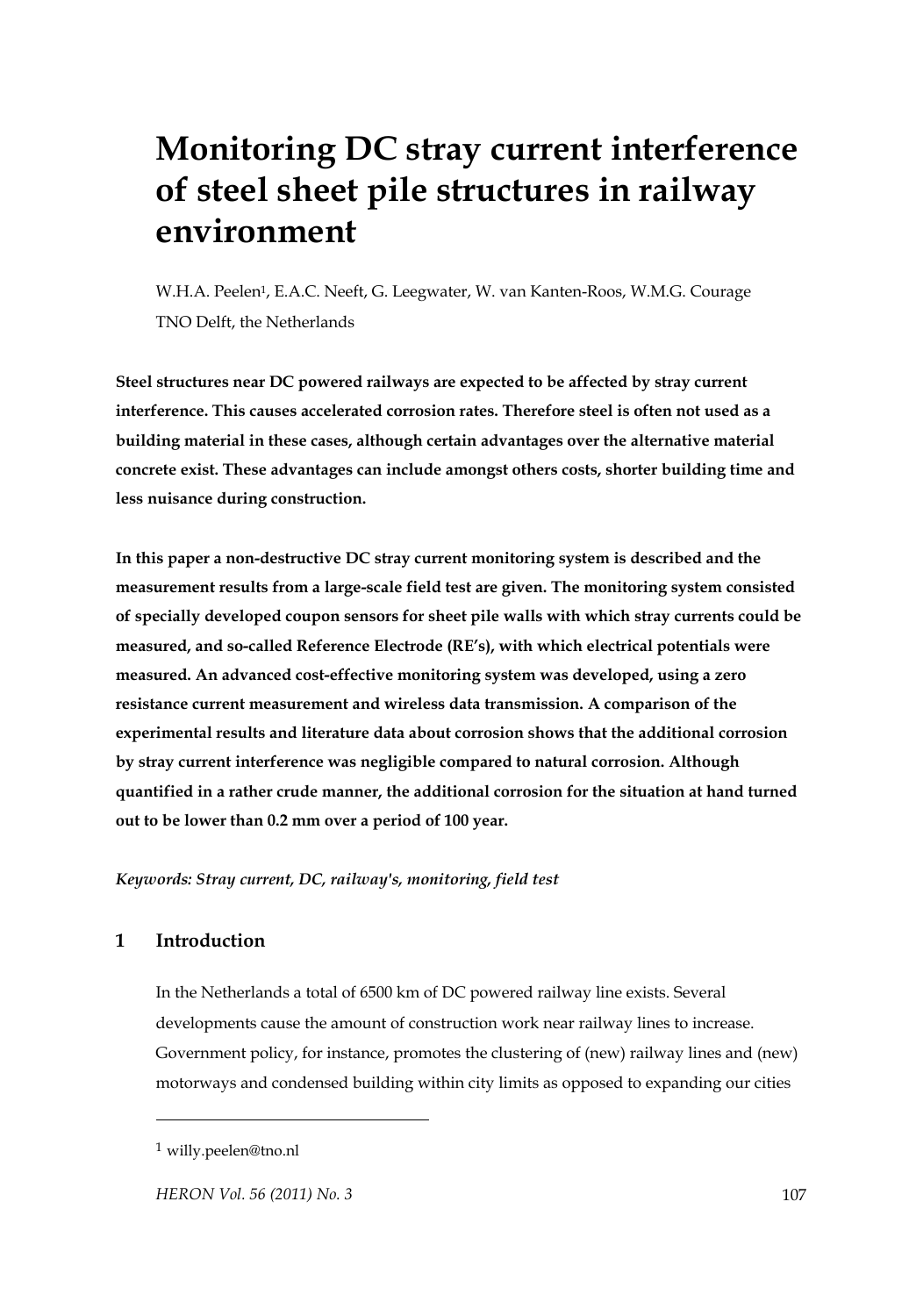beyond their current borders into the rural areas. These developments lead to a large increase of the number of underground (sub)structures in the vicinity of railway lines. Steel and concrete are the main material options for these structures. Compared to concrete, steel provides larger flexibility in the design and construction phase, which results e.g. in reduced construction time. Building in steel is therefore potentially cheaper and causes less nuisance to the surrounding and the train service. Railway owners are, however, wary of accepting steel solutions near railways due to a belief that stray currents can cause significant additional corrosion in steel structures compromising a long and reliable service life.

Stray current is the collective term for all electrical currents running through the ground. Traction power adds significantly to the stray currents. Part of the traction current does not follow the rail as the intended return to the power supply, but leaks into the ground. These currents can interfere with metal parts of buried structures, since these parts can constitute a path with low electrical resistance (stray current interference), back to the original power source. In that case current will enter the steel at one position, flow through the structure, and leave at a different position. There where the current leaves the structure, a risk for corrosion initiation and/or acceleration exists. At present the expertise on stray current corrosion of steel structures is limited and only empirically based. Most experience is gathered in situation when large interference currents occur, e.g. due to faults in the traction power systems. A European standard exists; "Protection against corrosion by stray current from DC systems', EN 50162 [1]. Long term effects are not quantified in this standard. Very limited knowledge exists on magnitudes of stray current interference in case of a properly functioning traction power systems, which can be used to account for this phenomenon in the design phase.

In this paper non destructive monitoring of stray current interference of steel sheet pile structures in a large scale field test is described. The aim was three-fold. Firstly it was the objective to develop and test cost-effective monitoring of stray current interference of sheet pile structures. Secondly it was the objective of this work to get an idea of the order of magnitude of the interference in a relatively worse case scenario. Thirdly the measurements were used to validate a probabilistic design tool, with which stray current durability of underground steel structures can be demonstrated in the design phase. The latter is the topic of a future paper and will not be addressed here.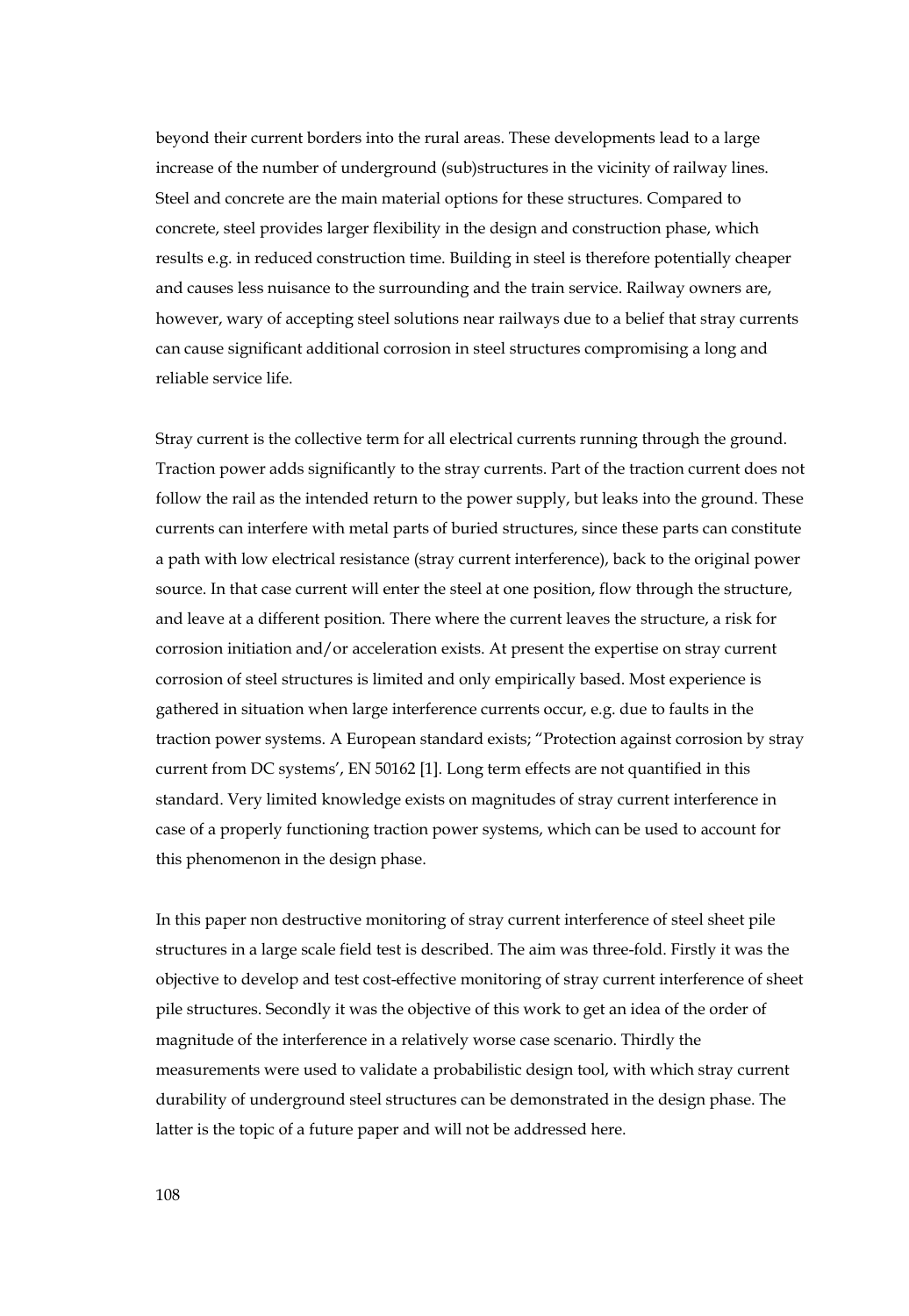Interference occurs over the entire surface area of the sheet pile structure with a distributed (non-homogenous) interference current density. Practical interference sensors allow for a local measurement of the interference. To interpret these local measurements in terms of these distributions, the field test was also modelled using the finite element method. Modelling of stray current interference was the topic of several earlier publications, and is therefore only briefly discussed here [2, 3 and 4]. This approach was used earlier by Curcurù et al., who named it imperfect monitoring [5].

Note that the tool and monitoring system were developed for stray current interference in normal conditions as relevant for the design phase. Interference can also occur due to faults e.g. in the construction phase or in the traction power system. Then the interference can be relatively high but occurs for a limited period of time. Such situations are not the aim of the wok described here.

# **2 Stray current interference and modelling**

In Figure 1 a schematic representation of the stray current geometry is depicted. It shows the overhead wire and the rails with in between the train. The Traction Power station (TPS) feeds the traction current into the overhead wires, the current runs through the electromotor of the train and returns to the TPS through the rails. A (small) part of the current leaves the rail and flows into the soil. Before it 'closes the current loop' by reentering the TPS, it must enter the rails, since the TPS itself is not grounded. Once in the soil the stray current distributes as to minimise the total resistance. If a steel structure is



*Figure 1. Schematic representation of the stray current geometry*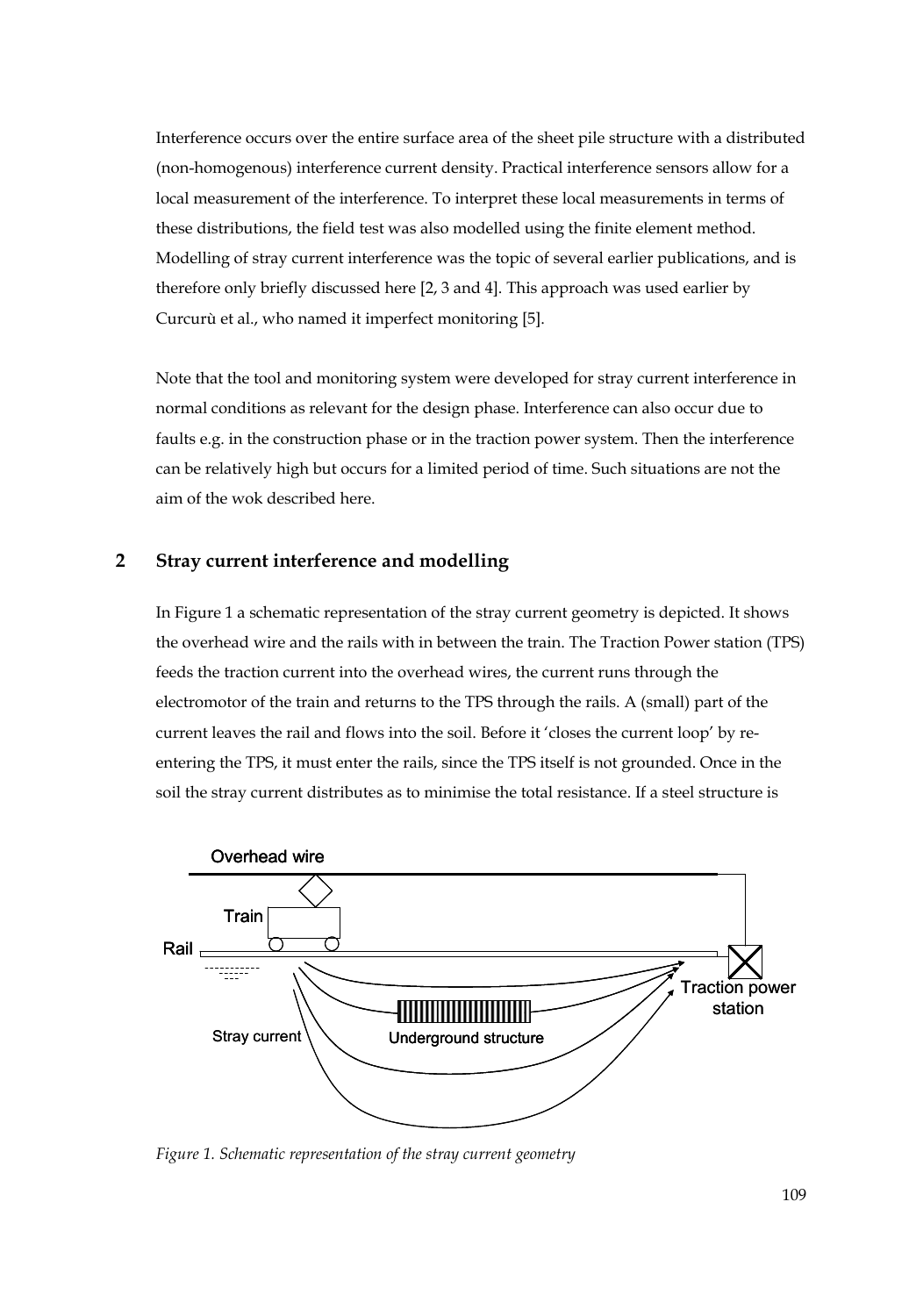present in the soil, it constitute a return path to the TPS. Current will enter the steel structure, flow through it and will then exit the steel. Since steel is a very good electrical conductor, compared to soil, this current can be relatively high. At the part of the steel surface where the current leaves the structure corrosion can be initiated and accelerated.

In recent papers the finite element model (FEM) of this system was developed using software packages COMSOL and Catpro [2-4]. The details will therefore not be elaborated on here. With the model the electrical current density and associated electrical potential distribution in the traction power system, the soil and the steel structure can be calculated. From the electrical current density leaving the steel sheet piles the (local) corrosion rate and thickness loss can be obtained relatively easily, see Peelen et al. [4]. All necessary and practical input parameters, e.g. from the traction power system can be accounted for in the model. The example model calculation in Figure 2 shows a half sphere which represents the soil. On the position with the red colour the train is present from which current leaks into the soil. On the positions with the blue colour the two modelled TPS's are present, here current enters the rail.



*Figure 2. Potential distribution in the soil, obtained in an example calculation with the FEM stray current model (sizes in m, further explained in the text)*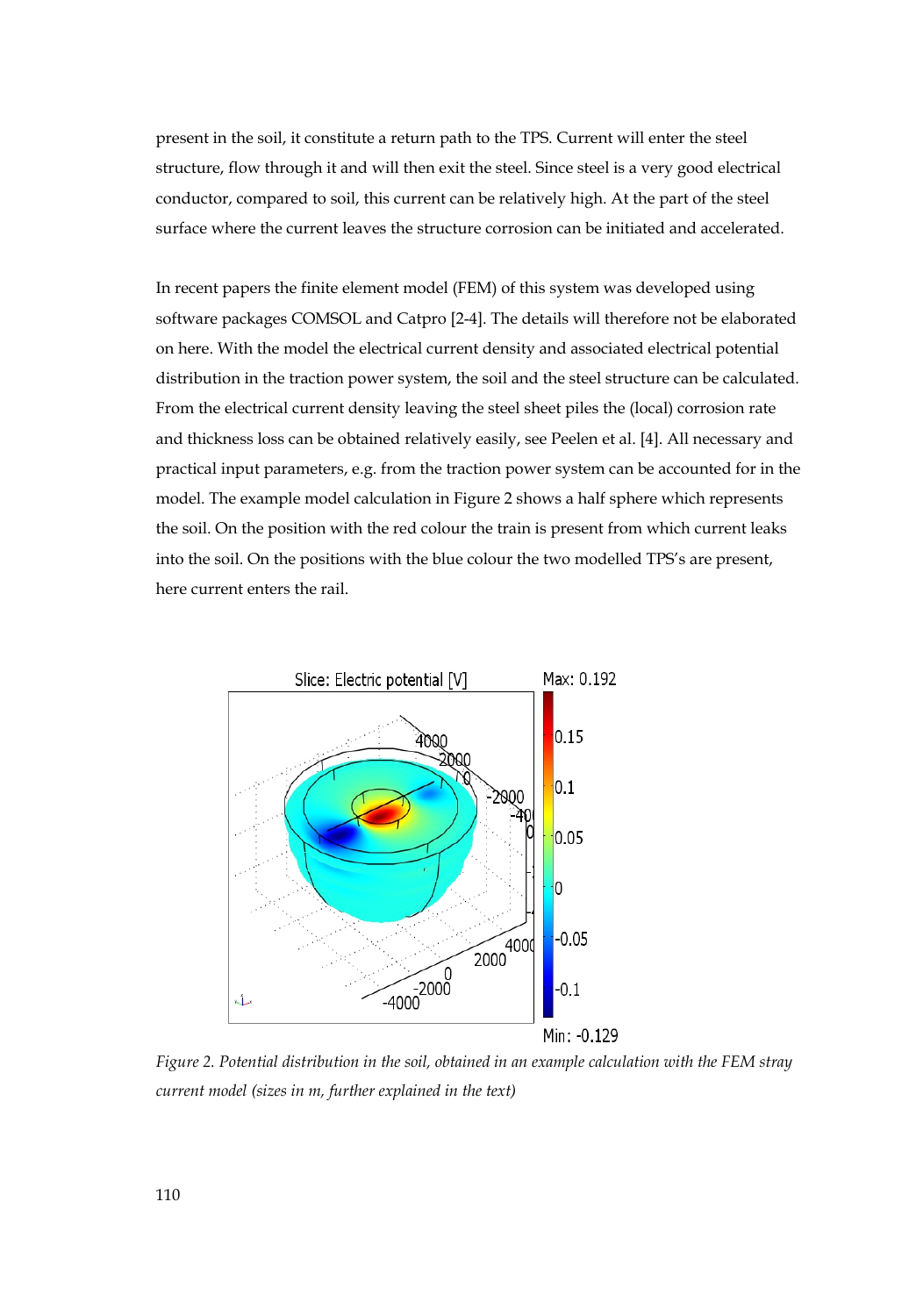# **3 Field test**

The field test has several relevant aspects; the structure itself, its location, the applied sensors and the total of the sensor system, which all will be described below.

#### *3.1 The structure*

It was the objective of this work to obtain a direct indication of the amount of stray current interference under practical conditions. Also, the measured results should be readily interpretable in order to be used for a model validation, which is not discussed in this paper. Therefore a not too complex steel structure, but with realistic dimensions, is needed. For stray current interference both the length and the depth of the sheet pile are important to obtain realistic interference current densities. However structure length can be simulated by using two steel sections of much smaller length which are installed at large distance and connected with a thick copper wire with a relatively low electrical resistivity. In many aspects such a structure represents a sheet pile wall with the same length as the distance between the two small sections.

If sheet pile walls are used on a building site, usually there are anchors to keep them in place. These anchors are interesting from a stray current interference point of view. Therefore in the field test an anchor was incorporated.

Therefore two sheet pile walls with a length and depth of 10 meter, separated roughly 220 meter from one another and connected via a cupper cable were implemented. An anchor was buried next to one of the sheet pile walls. The anchor was electrically connected to the two sheet pile walls during the measurements. An impression of the global design is given in Figure 3. The right sheet pile wall is referred to as sheet pile wall A and the left sheet pile wall as sheet pile wall B.

## *3.2 Location*

Possible locations for the field test should fulfil several criteria, both practical and technical. For practical reasons the location should be easily accessibility, the soil should have proper bearing capacity and the available manoeuvring space should be sufficient. Also the soil type should be representative for Dutch soils. Secondly there where some technical criteria; the location should represent a worst case scenario for stray current interference which includes a corrosive soil, small distance from the rail track and a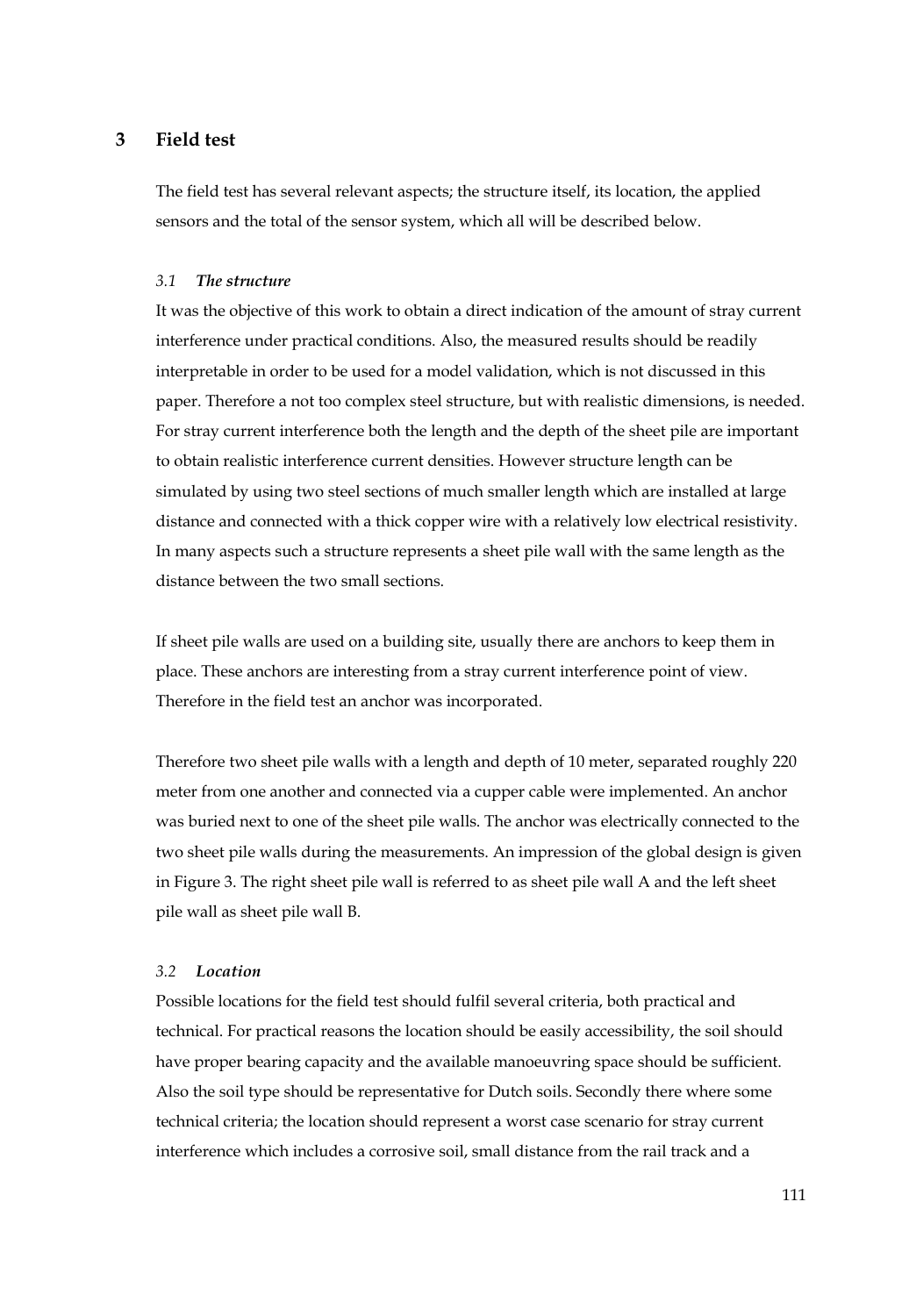

*Figure 3. Global design of the field test set-up*

location near to a substation. Finally a single railway line with distinct train passages was required in order to obtain signals which could be interpreted in a straightforward manner.

A location was selected next to the railway line between Leiden en Woerden, near Hazerswoude-Rijndijk. All practical requirements mentioned in the previous paragraph were met at this location. The soil type at the location is a combination of peat, clay and sand, which is representative for an aggressive soil in the Netherlands. The nearest substation is at 20 m from the sheet pile wall A, the second one is at approximately 4.6 km in Alphen aan den Rijn, and there is a single (two tracks) railway line. A structure to track distance of 11 and 15 m, for wall A and B, respectively could be realized.

### *3.3 Non destructive sensors*

Stray currents will enter and exit the sheet pile wall, and therefore corrosion current densities and steel/soil electrical potentials will change. Therefore two types of sensors are used in this work. One is a specially developed coupon sensor for sheet piles, which gives insight in local stray current densities. The other is a so called reference electrode used to measure the electrical potential differences between the electrode and soil close to the coupon sensors.

The coupon sensor is depicted schematically in Figure 4. A small steel plate with a known surface area of 300x200 mm² made of the same material as the sheet pile wall is attached to the sheet pile in such a way that it is electrically isolated. The plate is electrically connected to the sheet pile wall through a Zero-ohm ampere meter. With this system it is possible to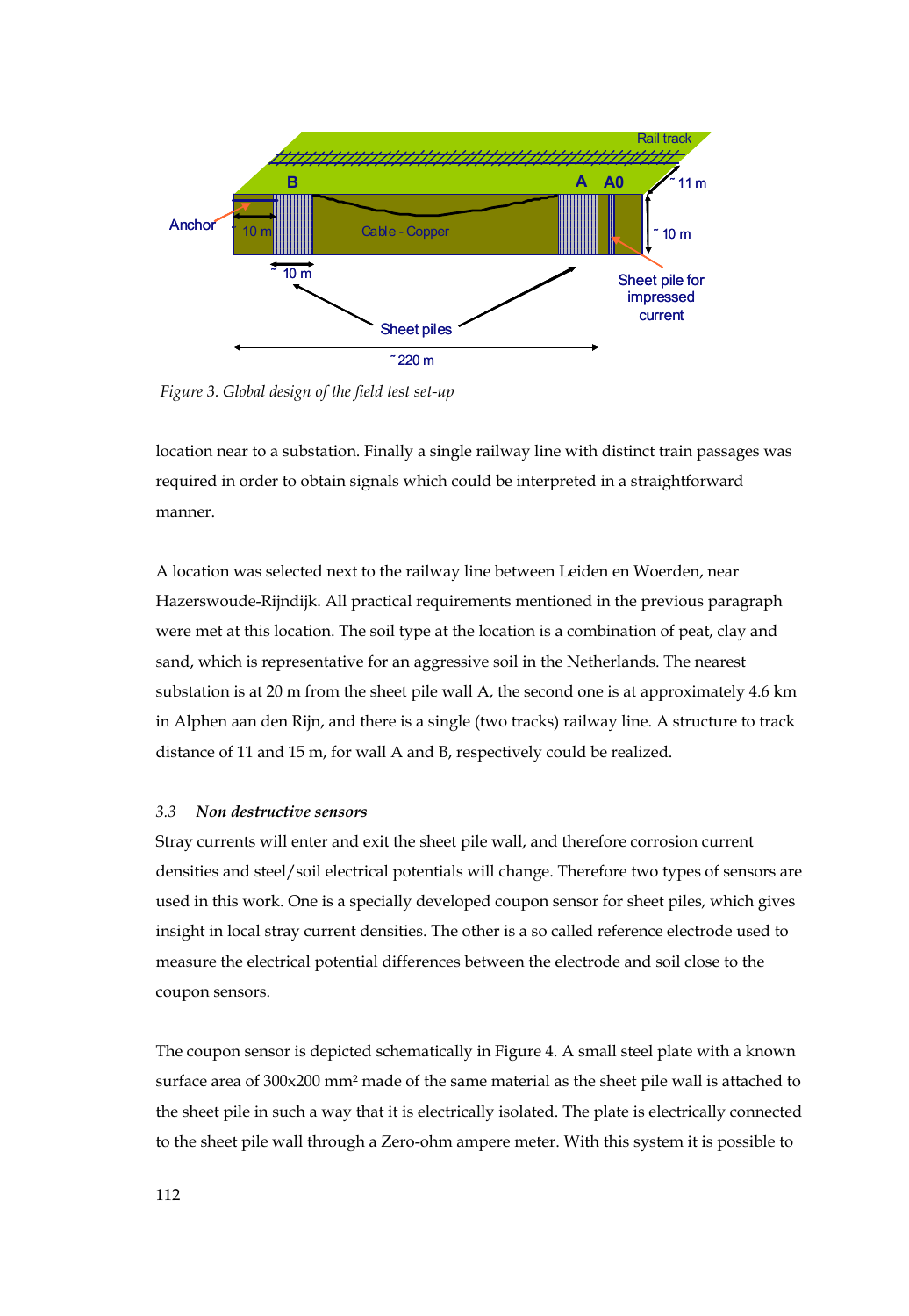measure the current entering or leaving the small steel coupon. From the surface area of the coupon follows the averaged current density. Coupon size and ampere meter sensitivity and accuracy were designed such that very low stray current induced corrosion rates of 1 μm/year could be measured easily. Characteristic for the developed coupon using the zero-ohm ampere meter is that, from the viewpoint of stray current interference it will behave identically as the part of steel on the sheet pile which it covers. Since it is mounted to the sheet pile it is installed together with the sheet pile wall without any further effort. Furthermore it is in exactly the same conditions as the sheet pile wall and its exact location is known. All these facts make this a representative sensor.

A photograph of a sensor is shown in Figure 5. The steel strips on the left and right hand side of the sensor protect it during the drilling process of the sheet pile wall. The coupon is bolted to the sheet pile with four bolts visible on the coupon. They are electrically insulated from the sheet pile with screw tubes of a polymer material (the white parts in Figure 5). Material costs of the sensor are low. Drawback, however, is that applying the sensor to the sheet pile wall is elaborate and involves welding and isolating the coupon from the sheet pile. The two measurement units contain the integrated Zero Ohm Ampere meter and wireless data transport technology, and are buried at a depth of 0.5 m near steel structure A and B. Cabling is guided from the sensors along the sheet piles to the measurements unit, using cable ducts.

Also rather standard sensors were used to measure the electrical steel potential, namely the so-called reference electrodes Copper-Copper Sulfate (Cu/CuSO4) electrodes model Stelth2, type SRE-007-CUY. The electrodes are placed in the ground after the sheet pile



*Figure 4. Schematic representation of coupon sensor; insulating material is epoxy, steel plate is same steel as sheet pile*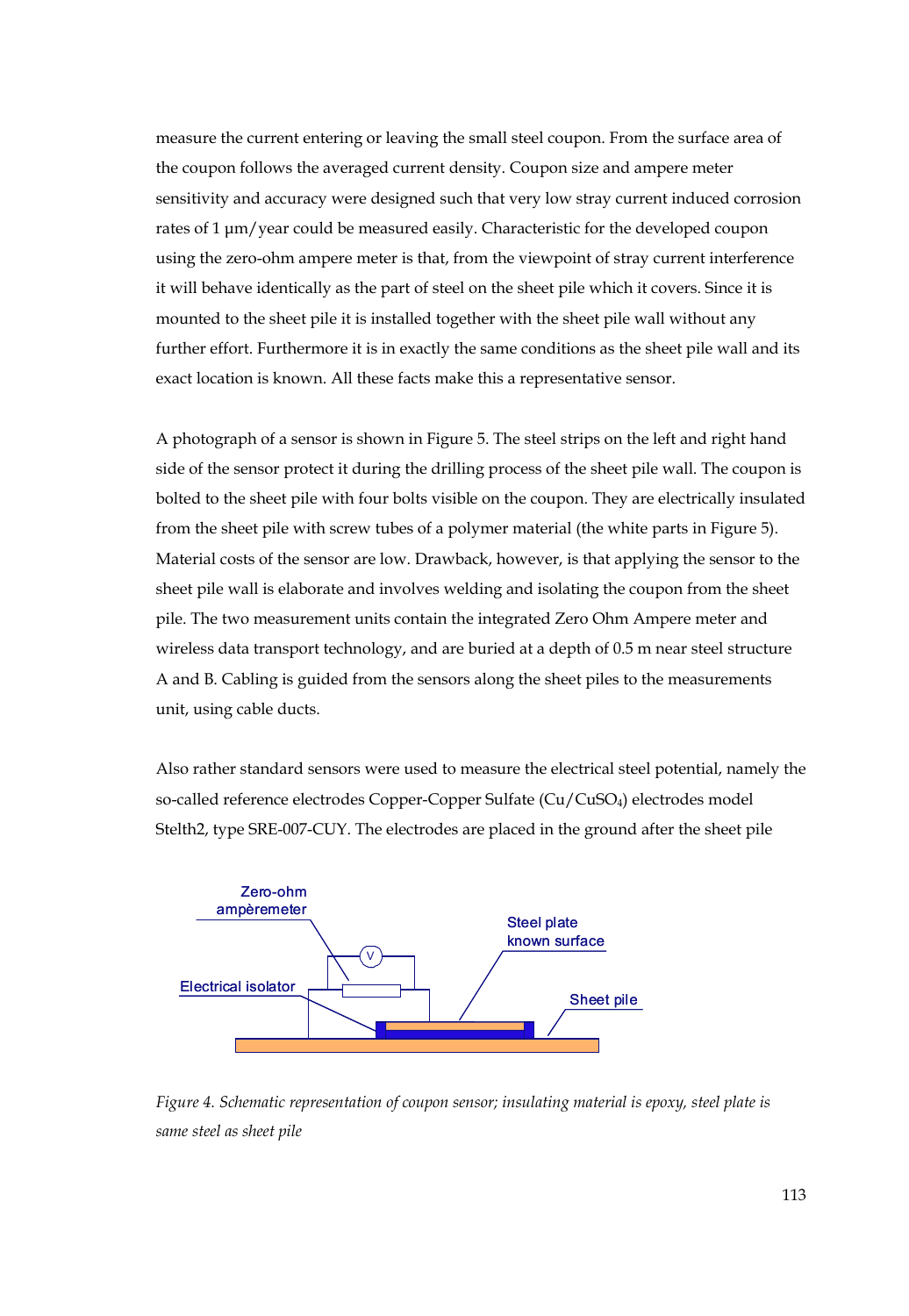walls were installed. The reference electrodes are lowered into bored holes. After placing the electrodes the holes close automatically around the electrodes due to ground pressure and plasticity of the soil. These electrodes are located at a distance of roughly 300 mm from the sheet pile waals.



*Figure 5. Coupon sensor under construction* 

### *3.4 Monitoring system*

On each sheet pile wall 12 coupon sensors and 9 reference electrodes were placed in pairs, except for the lower three coupons. Due to installation difficulties at these depths, here no reference electrodes were placed. The Initial model calculations showed that a roughly homogenous current density distribution over the sheet pile walls would be obtained, but with maxima at the edges. Therefore coupon sensors were placed on the edges of the sheet pile walls and in the middle. The sensors are placed on the side of the sheet pile wall facing the rail track. A schematic impression of the location of the coupon sensors is given in Figure 6. A general rule of thumb in this area is that the ground water level varies between -1.0 and -1.5 meter. Sensors have been placed at about this level in order to observe the impact of the ground water level.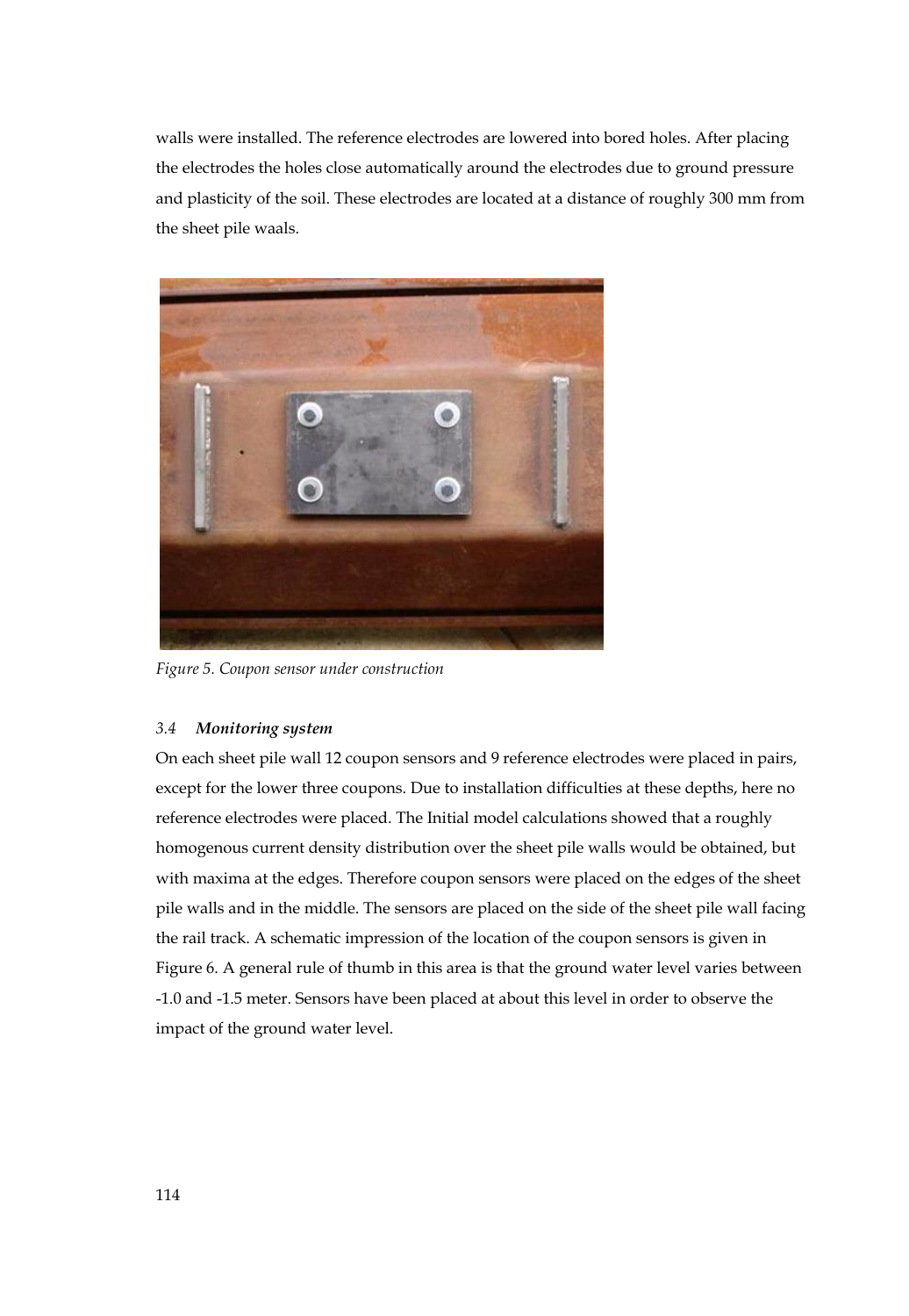# **4 Results and discussion**

First the sensor behaviour will be discussed, showing that stray current interference information can readily be obtained from the measured data. Next the long term behaviour of the measurements is presented and the distribution of the stray current interference over the sheet pile wall is given and compared with model results. Finally the results are discussed in terms of the consequences for stray current induced corrosion. The monitoring was deployed from May 2009 until March 2010. The longest period of undisturbed measuring was from September 17, 2009 until February 2, 2010. Major problem encountered were flooding of the measurement unit. The measurement frequency could be adjusted and varied between every 10 s to every 40 s.

#### *4.1 Sensor behaviour*

In Figure 7 the measured steel potential of the anchor tip is depicted during one day. In the night period in which there are no trains passing, clearly a different pattern is seen, compared to the other part of the day. The peaks visible in the graph indicate the passing



*Figure 6. Schematic representation of the coupon sensor system on the sheet pile wall*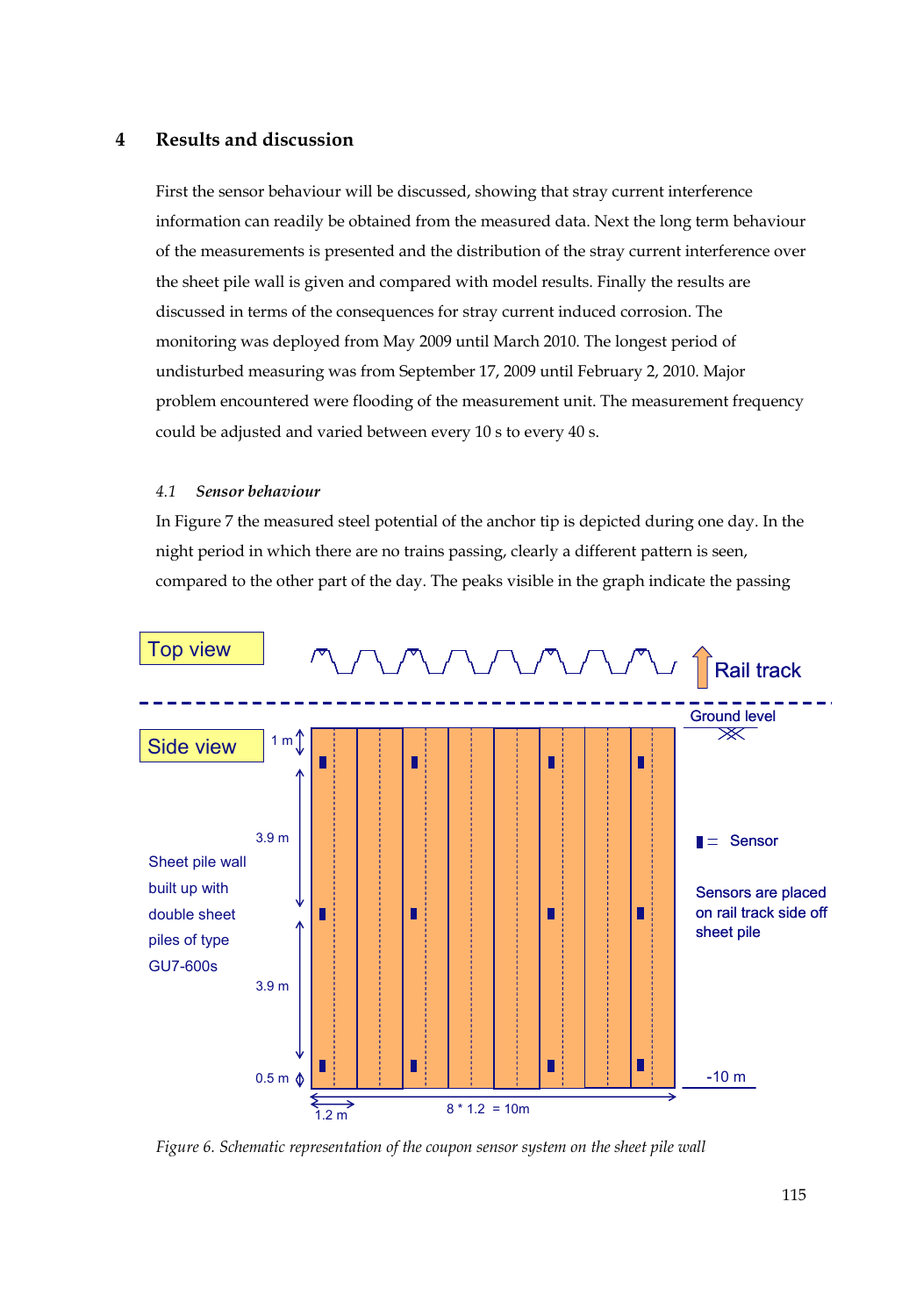of trains and stray current interference. A period of 30 minutes between the peaks could be discriminated. Comparison with the train schedule indeed showed a passing train interval of 30 minutes. The same pattern was observed for most of the other sensors.

A single coupon measurement at a depth of 1 m over a one day period is shown in Figure 8. The red line represents the raw measurement data. The black line shows the signal after post processing. This post processing involves the removing of low frequency components (means, long period trends) and high frequency contents (noise). Further post processing was performed, in which use is made of Fourier Transforms in order to identify dominant frequencies (or periods) in the signal. Doing so, a period of 30 minutes is to be expected, from the train schedule. Figure 9 presents the result of such a transform for the signal in Figure 8. The top graph presents the Fourier transform to the frequency domain of the measurements. The lower graph shows the results after the back transform to the time domain. Note that the lower graph represents the signals measured during one full day. Indeed a clear period is obtained of 30 minutes.

Train passages are shown to give rise to stray current magnitudes in the order of 10 μA for this coupon location. The coupon sensor also shows the same characteristic difference between day and night as the potential measurement. Note that train passages are visible



*Figure 7. Weekend day potential measurements at anchor*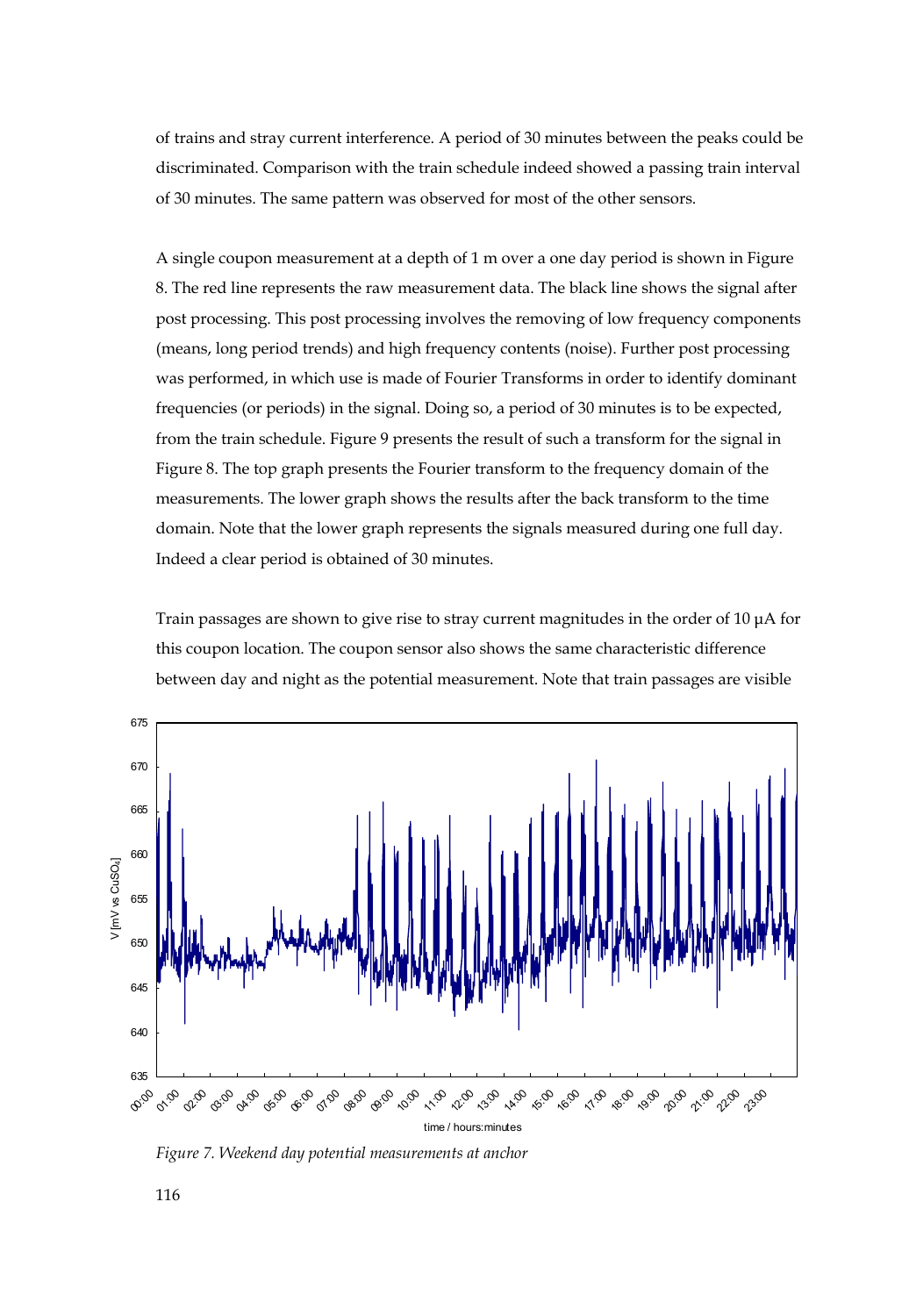in the measured current for a period of roughly 3 minutes, corresponding with an interference distance of 6 km, which stems from the interference of the train from different positions while it is moving towards and from the field test position. These graphs offer several options for interpretation. From integrating the currents under the peak the charge transferred during passage of a train is obtained. This charge can be calculated to a thickness loss of the sheet piles, due to stray current corrosion [4]. An easier, but cruder interpretation, giving a more conservative result, is to take the peak height as measure for the average corrosion rate over the entire period of the train passing.

In the current and potential data offset values are observed, not stemming from stray current interference. The magnitudes of these currents are between several to several hundred micro amps. Several phenomena can be responsible for these offset currents, which cannot be discriminated here. The origin of these currents was therefore not investigated as part of this part. However, when interpreting these currents as corrosion currents, all these values are relatively small compared to corrosion rates mentioned in standards for sheet pile walls, which are in the order of several mm in 100 years. Use of these values must however be done with extreme caution and by corrosion experts with



*Figure 8. Coupon signals of Saturday Nov. 7, 2009*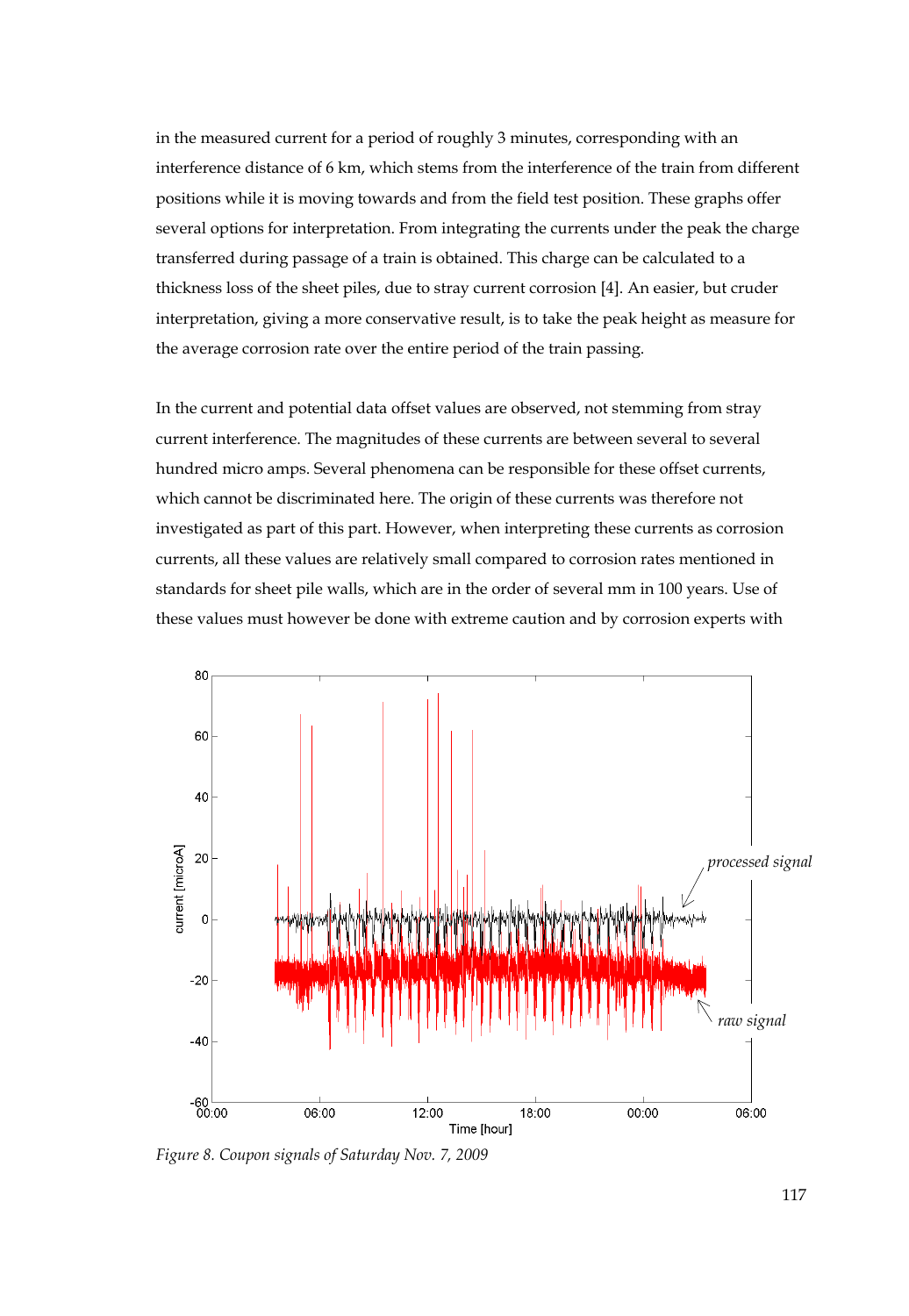

*Figure 9. Frequency spectrum of coupon measurement shown in Figure 8 (top) and corresponding dominant periods (bottom)* 

detailed knowledge of the field test. Note that the coupon sensors were developed for measuring stray currents interference and were not designed for the phenomena causing the offsets.

### *4.2 Distribution*

From the processed signals the maximum amplitudes for the different coupon locations can be plotted in a schematic way as in Figure 10. Thus, the geometrical distribution of the measured stray current values can be visualised. In general, the values found in the sheet piles are (very) low. Relatively high values are found at and near the anchor, with increasing values towards a maximum at the anchor end points. The value indicated with green is relatively unstable in time, most probably the sensor is not functioning properly. Over time, these plots show a fairly constant behaviour of the values. This measured geometrical distribution is compared with the calculated geometrical distribution, as shown in Figure 11. The model tends to over estimate the magnitude of the interference. However, in general the measured distribution is reproduced by the model. This indicates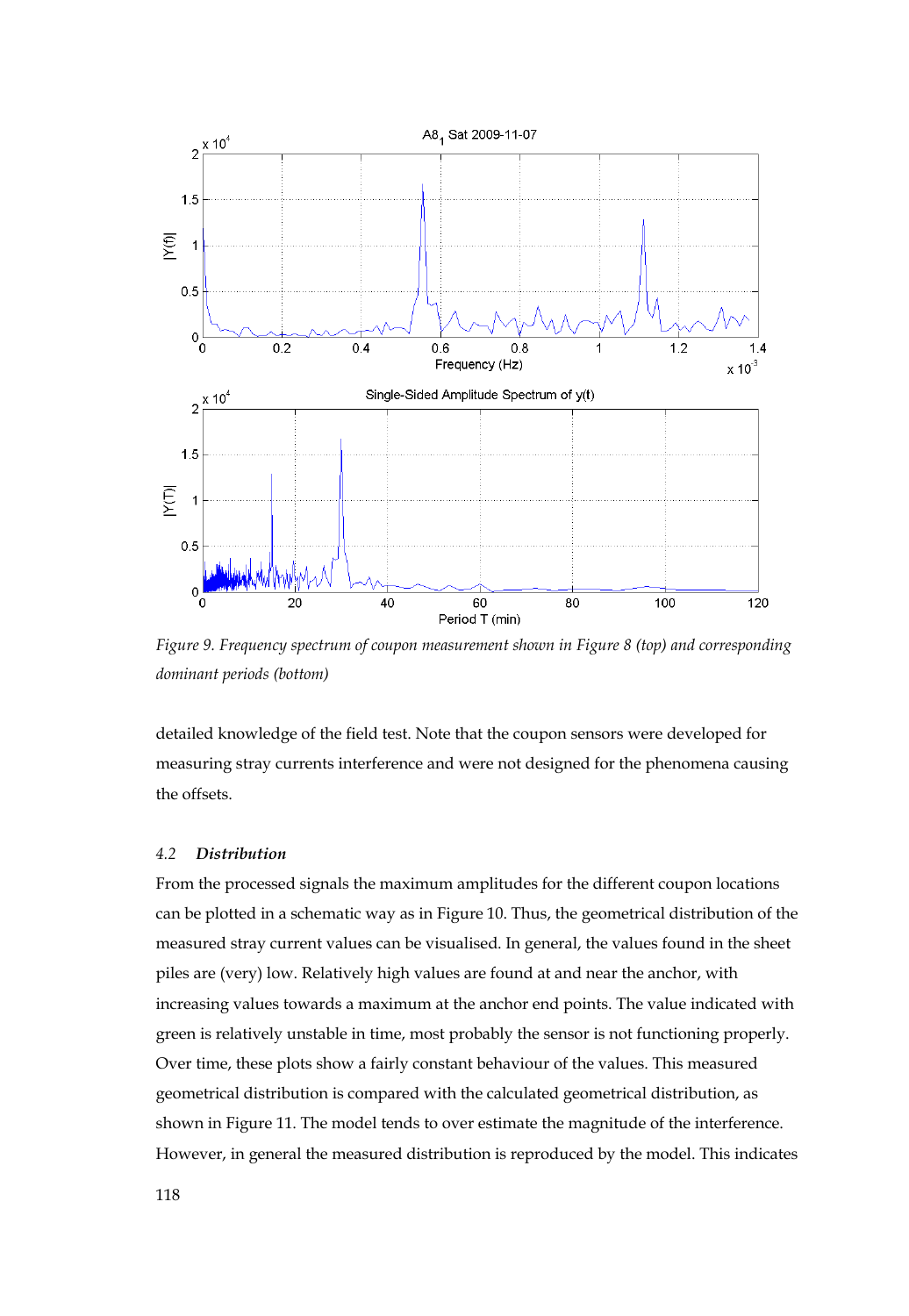#### current [microA]



*Figure 10. Maximum values per coupon location and anchor (on the right hand side), Saturday Nov. 7, 2009* 



*Figure 11. Modelled maximum values per coupon* 

that the distribution delivered by the monitoring system developed in this work is representative for stray current interference.

#### *4.3 Long term behaviour*

So far only measurements obtained over a small time scale are shown. The measured maximum values tended to fluctuate during time in a rather erratic way. This is probably due to the fact that the measured values are relatively small. Long term behaviour was therefore studied by obtaining the distribution of the measured maximum values. Such a graph is presented Figure 12 for the coupon at the anchor tip. In this cumulative distribution function the empirical (measured) probability of measuring a peak current lower than a certain value is given. This distribution indicates that the probability of measuring a peak value lower than 50 μA is roughly zero. Then a steady increase in the probability of measuring peak values between 75 and 175 μA from roughly 10 to 90% is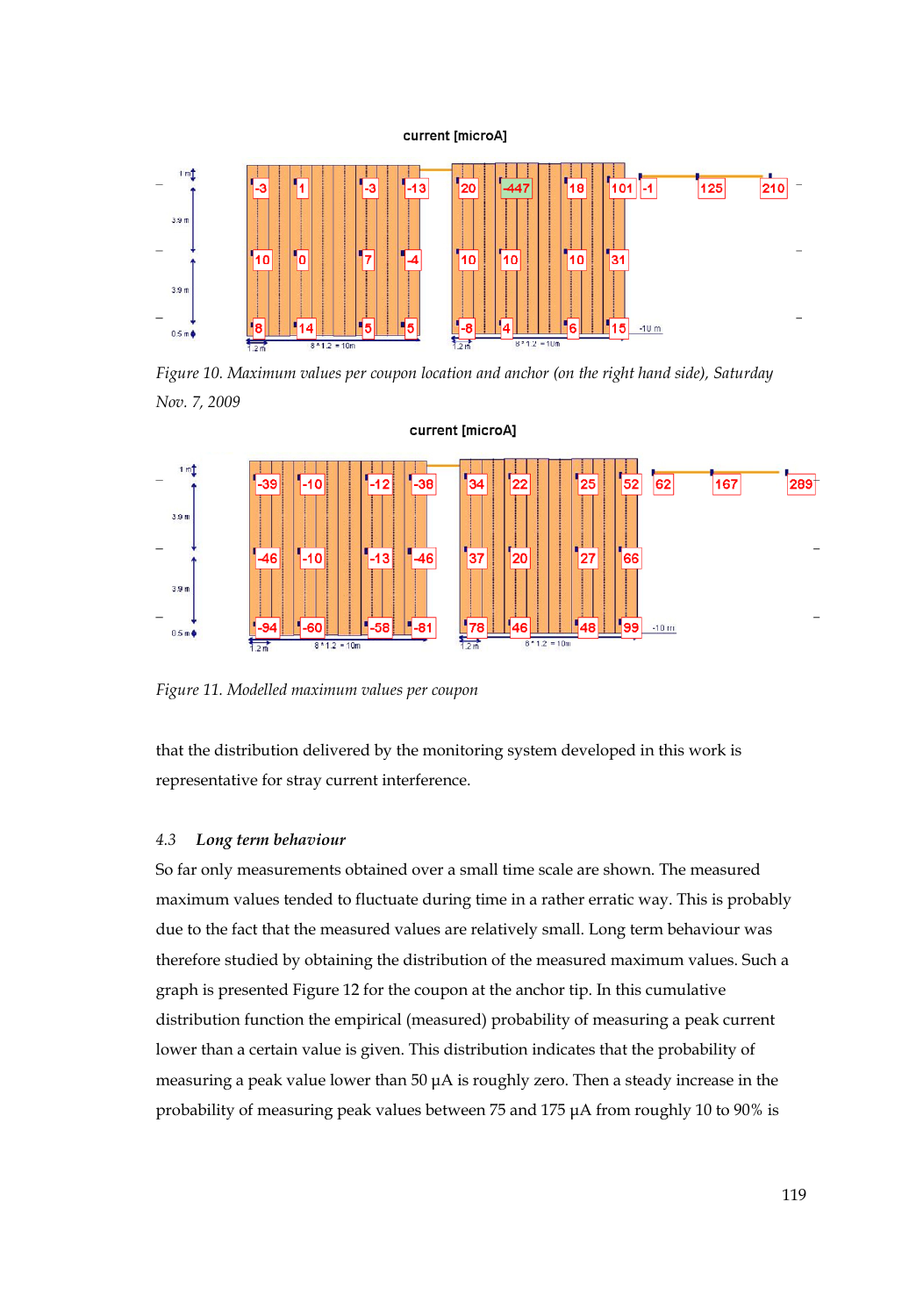obtained. About 10% of the measured peak values are between 175 and 250 μA. Finally the probability to measure peak values of 250 μA or higher is zero.

For the other coupon similar but less distinct distributions were obtained, due to the low measured current densities. Aim of this paper was also to get an idea of the order of magnitude of stray current induced corrosion of sheet pile structures. Since the measured current densities are low, the additional corrosion due to stray currents stemming from train passages, are low too. These are quantified further below.

The cumulative distribution obtained at the anchor tip, which shows largest stray current densities of all location, is used for the long term interpretation of measured results. The peak value of 196 μA at 95% percentile is taken as the interference measured continuously during the passage of a train (3 minutes) and using the current train schedule, over 100 years. In this way a (very) conservative assessment of the stray current interference is obtained. From this value a thickness loss can be calculated of 0.2 mm in 100 years, due to train passage induced stray currents [1]. Note that this additional corrosion was obtained



*Figure 12. Cumulative distribution function of the current density at the anchor endpoint, in period Oct. 4, 2009 until Feb. 2, 2010 (101 days)*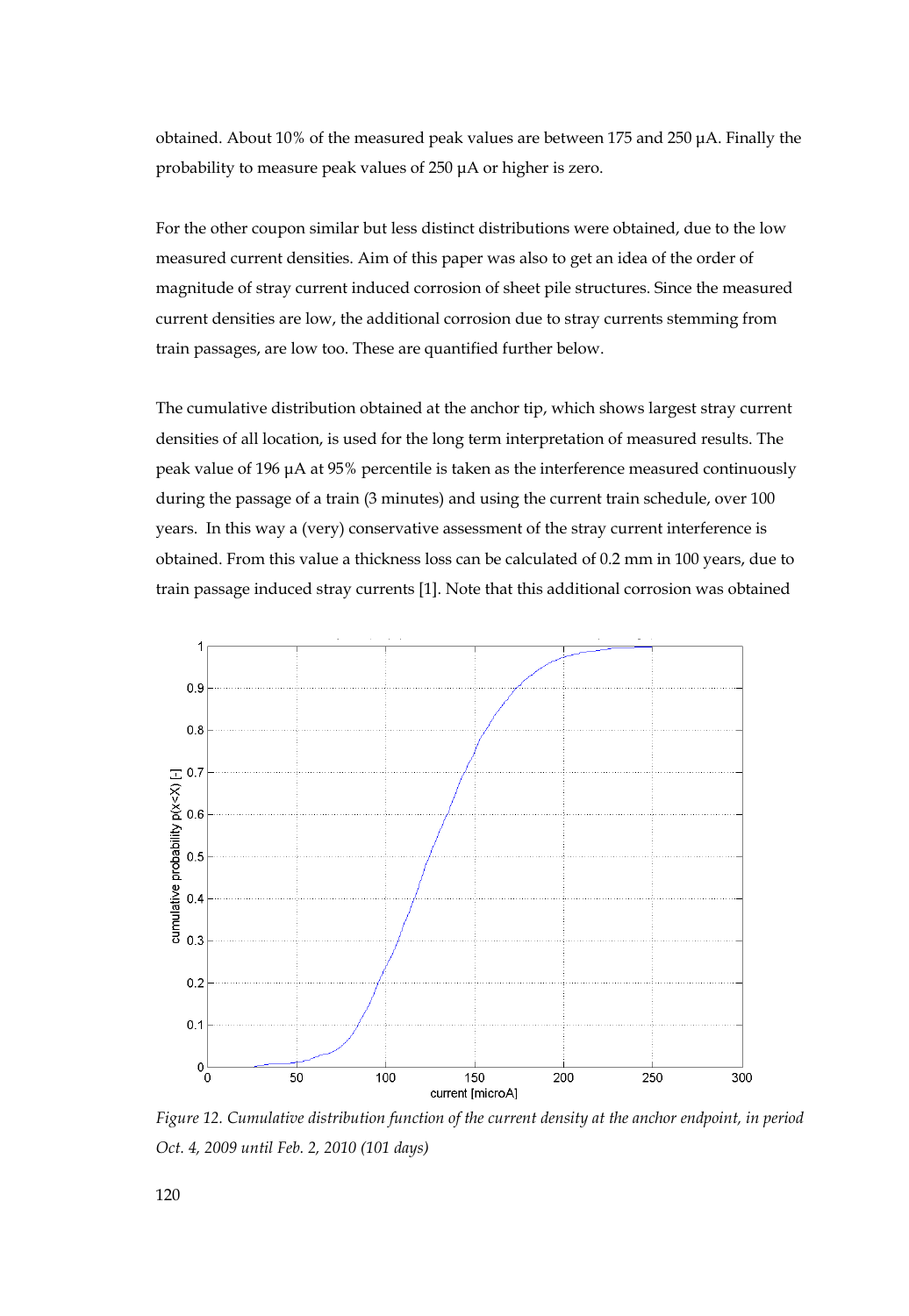under the specific experimental conditions used in this work, and cannot be generalized. The 95% percentile in natural corrosion can be determined at 3.1 mm and 2.3 mm in peat and clay respectively, using distributions for natural corrosion in 100 years [1, 4]. Therefore additional corrosion of 0.2 mm in 100 years, in a worse case scenario, is far smaller than the natural corrosion rates.

# **5 Conclusions**

Additional corrosion due to DC traction stray currents was successfully identified and detected using two types of sensors and a steel structure representing a length of 200 meter near a power station containing an anchor directed towards such a station. The determination of the location of the sensors using finite element modelling successfully eliminated doubts over imperfect monitoring. The specially developed coupon sensors worked properly. Material costs of the sensors were low, but installation time was high.

Very low stray current induced current densities on the sheet piles were obtained, although the conditions; type of soil, sheet pile wall length, sheet pile depth and the position of the structure was optimised to obtain high current densities. Under these circumstances, the additional corrosion by stray currents was determined to be less than 10% of the natural corrosion in a rather crude and conservative way.

This shows that from a design point of view stray current interference would be low under the circumstances of the field test. Since these circumstances are considered representative for normal well controlled situations, we may conclude that stray current corrosion is limited and can be addressed with appropriate measures in the design phase, also for structures with different geometries as addressed here. These measures should be developed by stray current corrosion specialists. Note that also risks from malfunctioning traction power systems which are known to be able to cause major stray current corrosion should be addressed.